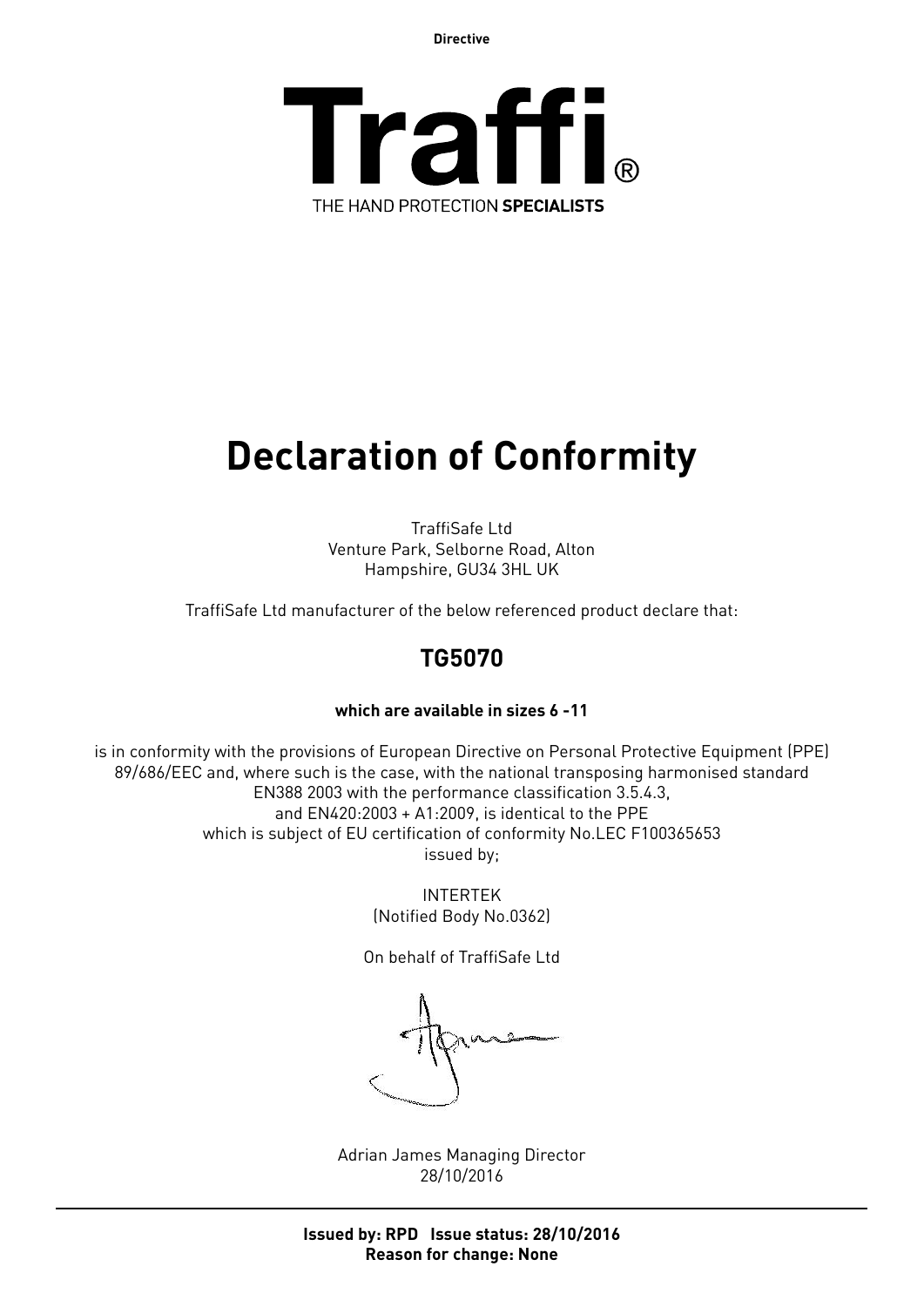**Regulation**



## **Declaration of Conformity**

Annex IX of PPE Regulation (EU) 2016/425) 12-5HC-3-B, Category II

TraffiSafe Ltd Venture Park, Selborne Road, Alton Hampshire, GU34 3HL UK

TraffiSafe Ltd manufacturer of the below referenced product declare that:

### **TG5070**

#### **which are available in sizes 6 -11**

is in conformity with the relevant Union haromisation legislation (EU) 2016/425 where such is the case, with national standard transposing harmonised standard EN388 2016 with the performance classification 4.X.4.3.D, EN511 2006 with the performance classification X.X.X.X.1 and EN420:2003 + A1:2009, is identical to the PPE which is subject of EU certification of conformity

On behalf of TraffiSafe Ltd

Adrian James Managing Director

**Issued by: RPD Issue status: Reason for change: None**